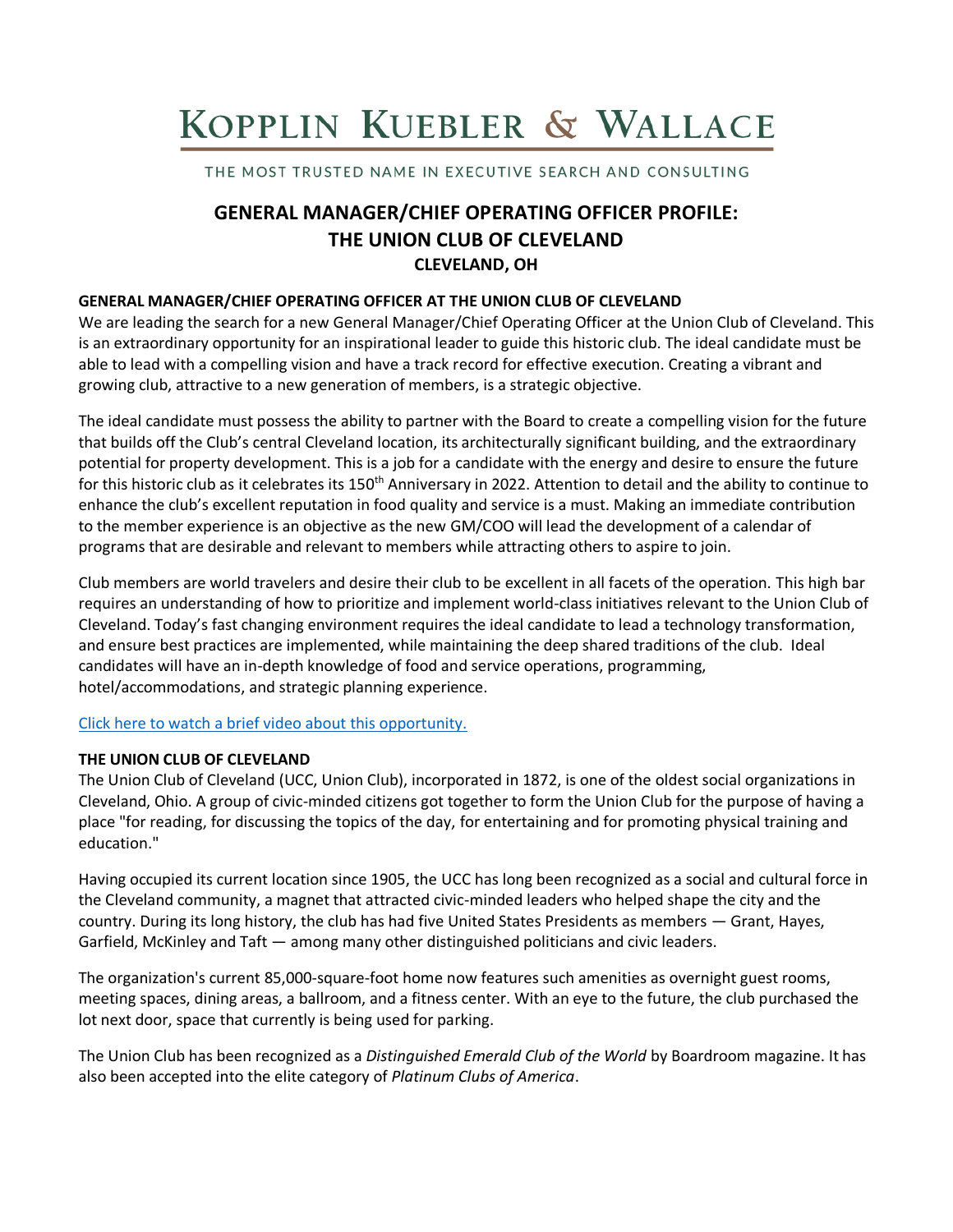The Union Club offers members special events planning and catering with an elegant surrounding, exquisite dining, and personalized service. Food and beverage operations led by Certified Master Chef Arnaud Berthelier offers options that range from casual fare to fine cuisine and morning coffee to evening cocktails. The three restaurants at the Union Club offer an exciting, ever-changing array of menu selections focusing on traditional specialties and innovative contemporary cuisine using the finest, freshest components secured from local and international purveyors.

The Main Dining Room is located on the first floor of the clubhouse overlooking Euclid Avenue. The Grille Room is also located on the first floor of the club adjacent to the Bar. Outdoor dining is open from May through September. The Bar is open for lunch Monday through Friday, and in the evenings, it offers a bar-fare menu with appetizers and dinner options as well as a la carte dinner menu.

The Union Club Foundation is a 501(c)(3) public charity dedicated to the development of the community's interest in the arts, to the collection, maintenance, preservation, and display of fine arts, and to the preservation of historic buildings, such as the Union Club.

The Union Club remains strong during these extraordinary times. Membership levels are healthy, and members actively and enthusiastically participate in the club's increasingly full slate of diverse programs and services. Membership in the Union Club is by invitation. Members enjoy reciprocal privileges at more than 140 prestigious private clubs worldwide.

#### **Mission Statement**

In keeping with its long and distinguished history, the Union Club will forever be Greater Cleveland's premier city club where business, civic, social and philanthropic leaders meet in friendship and shared purpose, striving for the betterment of themselves, their organizations, and the citizens of the region.

The Union Club endeavors to provide unrivaled facilities, stimulating programs, and impeccable service consistent with its traditional emphasis on gracious hospitality and timeless elegance.

#### **THE UNION CLUB OF CLEVELAND BY THE NUMBERS**

- Approximate number of members: 1173
- Gross Volume approximately \$6.3M
- Annual Dues Volume approximately \$2.8M
- F&B Volume approximately \$2.95M 55% a la carte/35% catering
- 12 Board Members with varying terms
- Committees include Finance & Audit, Membership, Admissions, House, Nominating, Technology
- Initiation Fee: \$2,000
- Annual Dues: \$5,076
- Capital Charge: \$885/year
- Average Age of members is 57

#### **THE UNION CLUB OF CLEVELAND WEB SITE**: [www.theunionclub.org](http://www.theunionclub.org/)

#### **GENERAL MANAGER/CHIEF OPERATING OFFICER – POSITION OVERVIEW**

The Union Club of Cleveland General Manager/Chief Operating Officer (GM/COO) manages all aspects of Club operations to ensure maximum membership satisfaction and is responsible for the efficient and effective management of the Club's activities consistent with its policies and objectives. This is done in accordance with the rules and regulations established by the Board, and within an annual budget authorized for Club operations. The GM/COO is also responsible for cooperating with and assisting officers of the Club and committee chairs as described by the bylaws and policies.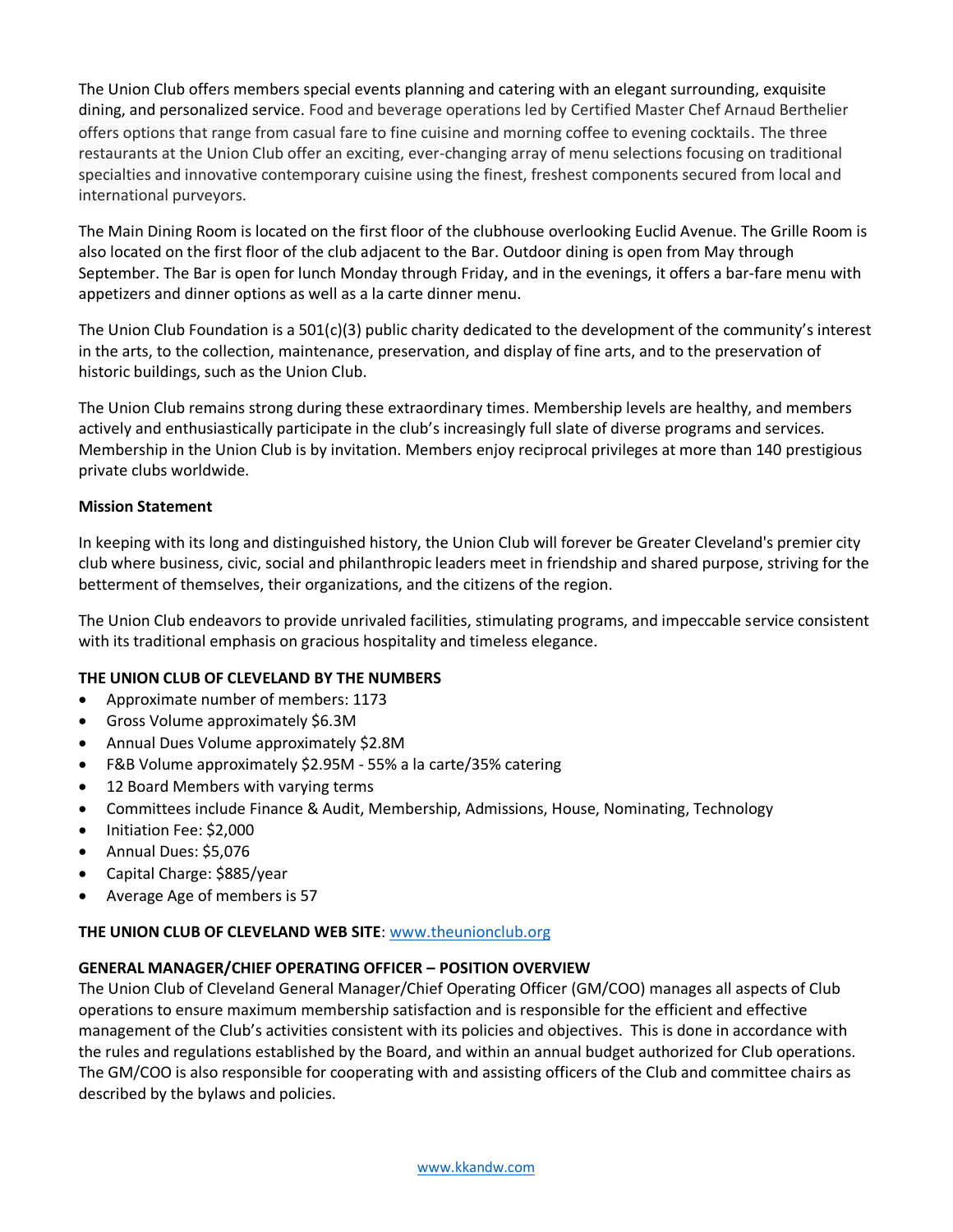The GM/COO must have the ability to understand and embrace the unique culture of the Club based on its values, while balancing the business side of operations---F & B, rooms, programming, member services and amenities, HR, staff development, etc.

He/she must possess strong operational and financial skills with proficiency in technology, organizational metrics and accountabilities, as well as sincere member engagement to drive overall club member participation and satisfaction. Critical to this role are a strong understanding of operational financials, proven success with revenue growth, cost management and the ability to define and consistently execute a quality food and dining operation. Additionally, of critical importance is the ability to set standards of excellence for staff, operational efficiency, and asset maintenance and be the leader in ethical, passionate and professional behavior and modeling. "Tone at the Top" in setting a clear example to all staff constituencies is of utmost importance.

The GM/COO must have strong communications and people skills, with a commitment to excellence on all levels and the ability to convey and encourage a strong service culture throughout this city club. Visibility and sincere engagement with members and guests of the Club is of utmost importance; this is not a role for a leader with a default for the administrative side of the business.

The GM/COO will enforce club rules in a professional and supremely diplomatic manner with the support of the Board, know the difference in having a "light touch or a strong hand" when doing so, and must have a strong record of 'results' in his/her current and past positions.

Additionally, he/she must have the intellectual "firepower and emotional intelligence" to respectfully, diplomatically and effectively engage with a wide range of constituencies---boards, committees, members, senior staff, line staff, vendors, city officials and others with whom the Club relies upon for its overall success.

Clearly understanding excellent service and exceptional standards of quality, combined with an eye for detail in all areas of service, decor and housekeeping is critical, as is ensuring that all members of senior management and staff recognize these key drivers to success as well.

Preferred candidates will be private club or related hospitality industry professionals who understand how to develop initiatives and solutions relevant in the club world, technology trends and best practices, balanced with maintaining the elegant and desired traditions of one of the most distinctive clubs in the country. Ideal candidates will have an in-depth knowledge of food and service operations and dining programming. Also ideal is experience with sleeping room accommodations, maintenance of historic structures and working in a multicultural environment.

# **INITIAL PRIORITIES OF THE NEW GENERAL MANAGER/CHIEF OPERATING OFFICER**

- Possess keen insights into human nature, and the discernment necessary to preserve foundational traditions while smoothly leading needed change.
- Ability to understand and identify with the essence of the club, embrace its values, and lead it to success as a distinct and historic institution of the city of Cleveland.
- Simply, work diligently to develop the trust and confidence of key contributors by being thoughtful, candid, proactive, available, approachable and by listening and respectfully responding.
- Review of the staff hiring and 'on-boarding' process to ensure that the attraction, retention and continual development of staff members is robust, vibrant and relevant to today's Club service expectations.
- In collaboration with appropriate staff and Board/Committee members, ensuring that the overall financials, reports, and processes are in place and followed. The Club is desirous of providing a simplified overview of its KPIs and key metrics and knowledge and input in this effort is important.
- Continuing employee engagement, primarily by being exceptionally proactive in engagement throughout the operation, learning names, spending time to know and understand the team members, learning the procedures and ebb and flow of business.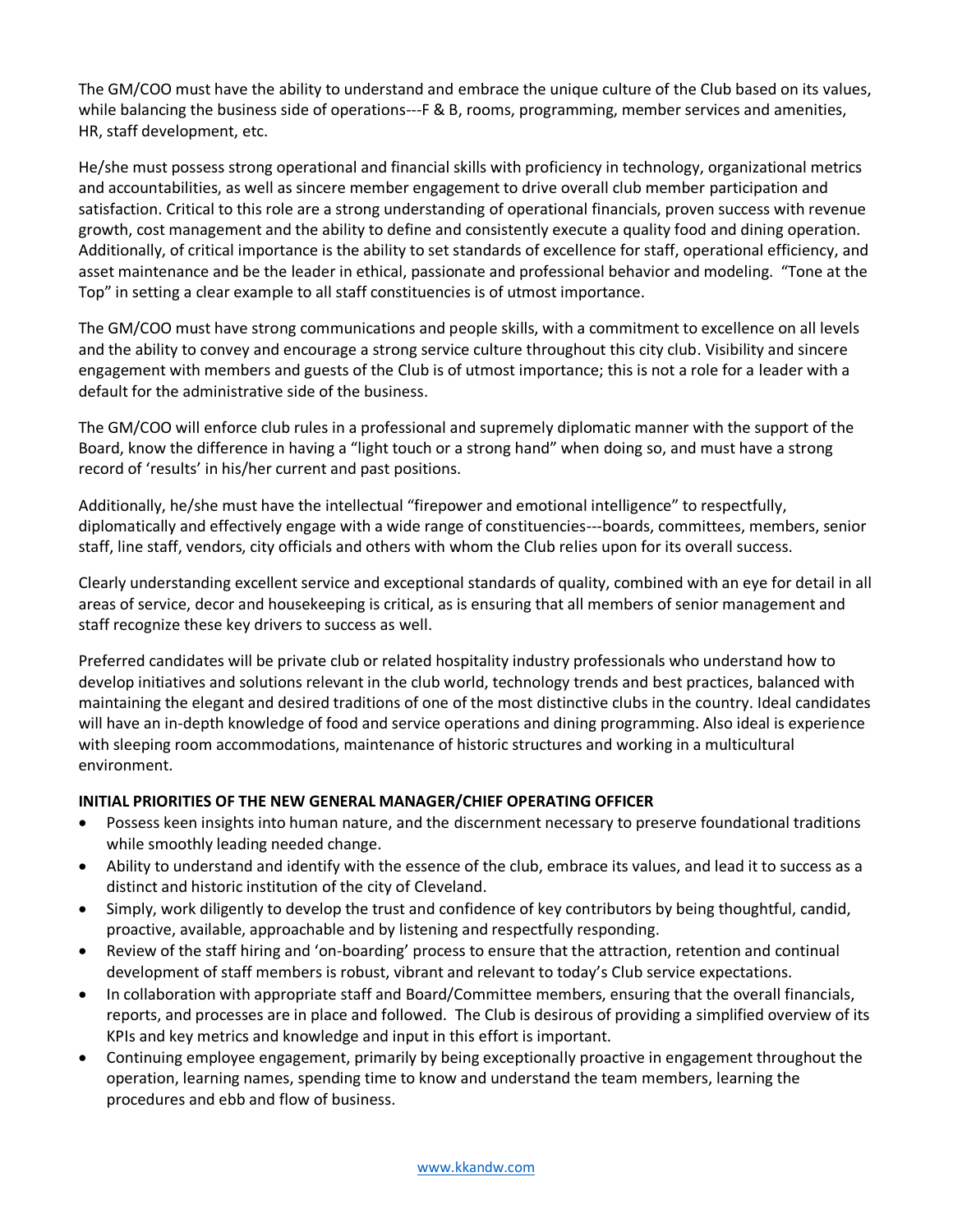- Evaluate the overall member service experience and how it dovetails with employee performance, the accountabilities and responsibilities of key departmental leaders and furthering the plan for continuous improvement.
- Meet with key volunteer leaders, observe, listen, and learn expectations.
- Review the overall F & B operation, its consistency of execution and overall standards for success.

#### **CANDIDATE QUALIFICATIONS**

A minimum of 4-8 years of progressive leadership/management experience, preferably in a General Manager role in private member-owned city club of like stature is preferred but not required and we will consider qualified candidates with experience in other areas of the hospitality industry. *True 'rising stars' from the club industry who have been verifiably well-mentored and who possess outstanding relationship skills will also be considered.*

#### **EDUCATIONAL AND CERTIFICATION QUALIFICATIONS**

- A Bachelor's Degree from a four-year university or college, preferably in Hospitality Management is preferred.
- In lieu of the degree, substantial private club or hospitality experience will be fairly considered.
- Certified Club Manager (CCM) designation preferred.

#### **CLUB COVID REQUIREMENTS**

This club does not require staff to be fully vaccinated as a provision of employment.

#### **SALARY AND BENEFITS**

Salary is open and commensurate with qualifications and experience. The club offers an excellent bonus and benefit package along with the typical CMAA benefits.

# **INSTRUCTIONS ON HOW TO APPLY**

Please upload your resume and cover letter, in that order, using the link below. You should have your documents fully prepared to be attached when prompted for them during the online application process. Please be sure your image is not present on your resume or cover letter; that should be used in your LinkedIn Profile.

*Preparing a thoughtful letter of interest and alignment with the above noted expectations and requirements is necessary.* **Your letter should be addressed to Mr. Paul Rupert, President, and The Union Club of Cleveland Search Committee**, and clearly articulate why you want to be considered for this position at this stage of your career and why The Union Club of Cleveland and the Greater Cleveland area will be beneficial to both you and the Club if selected.

*You must apply for this role as soon as possible but no later than May 11, 2022. Candidate selections will occur mid-May with first Interviews expected early June and second interviews a short time later. The new candidate should assume his/her role in mid-August 2022.* 

**IMPORTANT:** Save your resume and letter in the following manner:

"Last Name, First Name - Resume" &

"Last Name, First Name - Cover Letter - UC Cleveland"

(These documents should be in Word or PDF format)

Note: Once you complete the application process for this search, you are not able to go back in and add additional documents.

[Click here](https://kopplinandkuebler.secure.force.com/careers/ts2__Register?jobId=a0x6T000009y99RQAQ&tSource=) to upload your resume and cover letter.

If you have any questions, please email Patty Sprankle: patty@kkandw.com

#### **Lead Search Executives:**

Thomas B. Wallace III, CCM, CCE, ECM